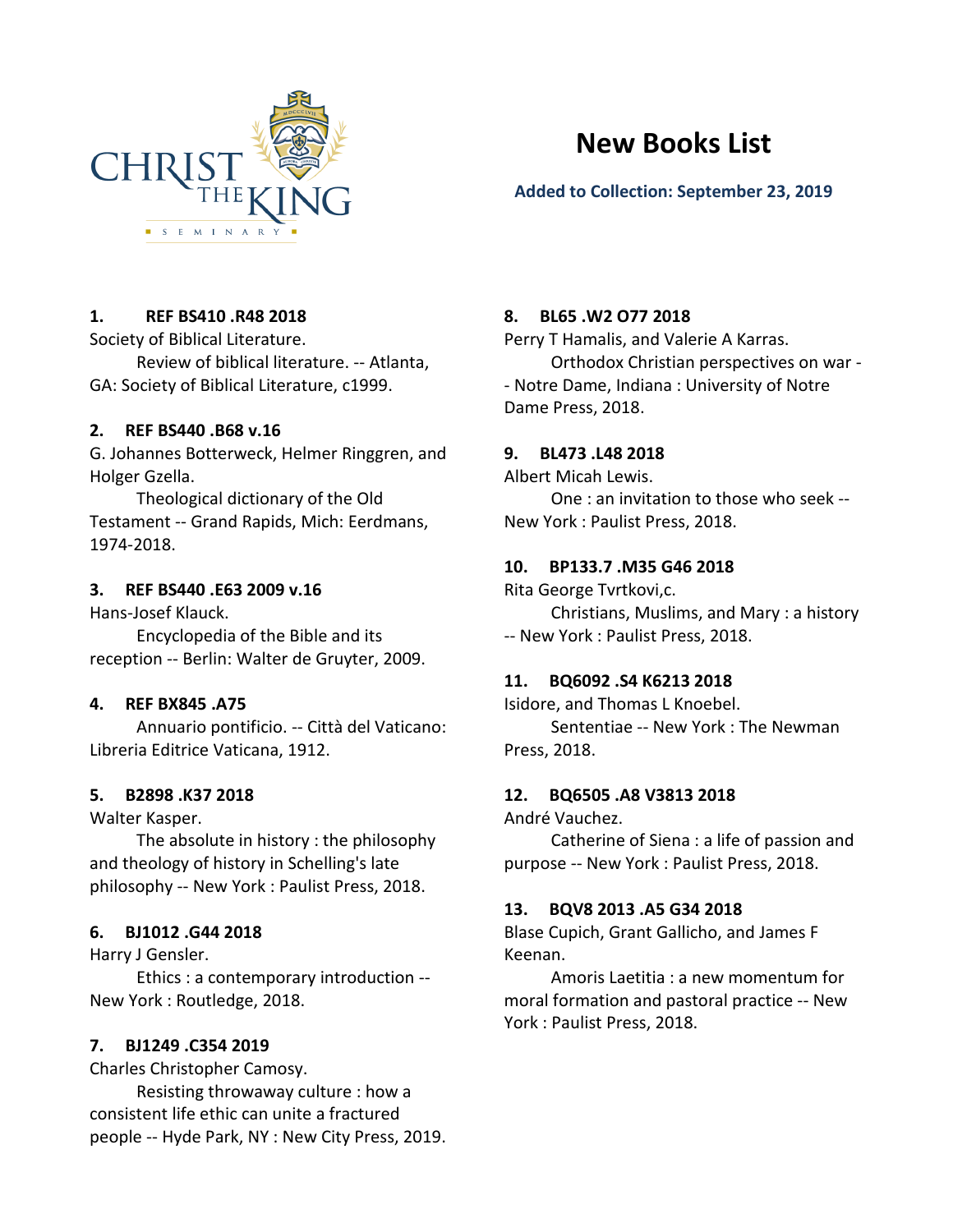## **14. BQV8 2013 .G38**

Catholic Church.

Rejoice and be glad : Gaudete et exsultate : apostolic exhortation -- Washington, DC : United States Conference of Catholic Bishops, 2018.

## **15. BR195 .L42 S49 2018**

Katherine Ann Shaner.

Enslaved leadership in early Christianity - - New York : Oxford University Press, 2018.

#### **16. BR330 .E5 2009 v.56**

Martin Luther, Christopher Boyd Brown, Martin Luther, Benjamin T. G Mayes, and James L Langebartels.

Luther's works -- St. Louis: Concordia Pub. House, c2009.

# **17. BR526 .C78 2018**

David Crump.

I pledge allegiance : a believer's guide to kingdom citizenship in twenty-first century America -- Grand Rapids : Eerdmans Publishing Co, 2018.

#### **18. BR1642 .U5 F57 2018**

Frances FitzGerald.

The Evangelicals : the struggle to shape America -- New York : Simon & Schuster Paperbacks, 2018, c2017.

#### **19. BS411 .E9 v.34**

Frederick Neumann Symposium on Theological Interpretation of Scripture.

Ex auditu : an annual of the Frederick Neumann Symposium on Theological Interpretation of Scripture, Princeton Theological Seminary. -- Allison Park, Pa: Pickwick Publications, 1985.

# **20. BS1455 .B24 2018**

Samuel E Balentine. Wisdom literature -- Nashville : Abingdon Press, 2018.

#### **21. BS550.3 .D62 2018**

Sébastien Doane.

Zombies, unicorns, cannibals : strange tales from the Bible -- New York : Paulist Press, 2018.

#### **22. BS2545 .C48 G569 2018**

Anthony J Gittins.

Courage and conviction : unpretentious Christianity -- Collegeville, Minnesota : Liturgical Press, 2018.

#### **23. BS2655 .M85 I5 2018**

Michael J Thate, Kevin J Vanhoozer, and Constantine R Campbell.

In Christ in Paul : explorations in Paul's theology of union and participation -- Grand Rapids, Michigan : William B. Eerdmans Publishing Company, 2018.

#### **24. BS2715.53 .M32 2018**

Scot Mcknight.

The letter to the Colossians -- Grand Rapids : William B. Eerdmans Publishing Company, 2018.

#### **25. BT10 .C7 2019 v.1**

Linda Hogan, Alina Krause, Markus Büker, and International Association of Conciliar Theology.

The city and global development : beyond the North-South paradigm -- London : SCM Press, 2019.

#### **26. BT10 .C7 2019 v.2**

Thierry-Marie Courau, Susan Abraham, and Mile Babi,c.

Populism and religion -- London : SCM Press, 2019.

#### **27. BT10 .C7 2019 v.3**

Linda Hogan, Michelle Becka, and João Vila-Chã.

Technology : between apocalypse and integration -- London : SCM Press, 2019.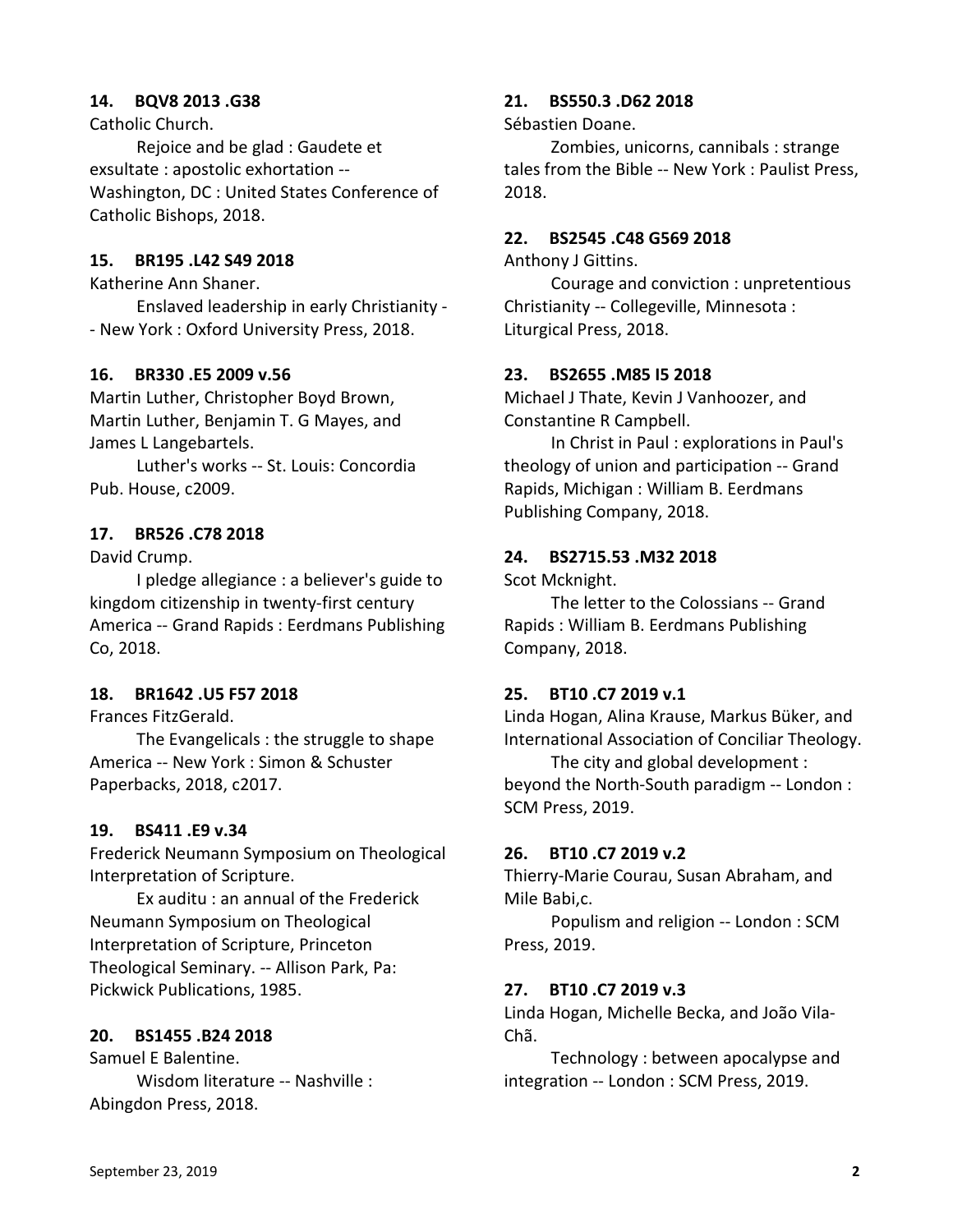#### **28. BT75.3 .D669 2012 v.2**

Robert M Doran.

The Trinity in history : a theology of the divine missions -- Toronto: University of Toronto Press, c2012-2019.

#### **29. BT83.575 .I47 2018**

Natalia M Imperatori-Lee.

Cuéntame : narrative in the ecclesial present -- Maryknoll, New York : Orbis Books, 2018.

#### **30. BT265.3 .S78 2018**

Eleonore Stump.

Atonement -- Oxford : Oxford University Press, 2018.

#### **31. BT306.43 .M4213 2018**

Johannes, Bonaventure, and Sarah McNamer. Meditations on the life of Christ : the

short Italian text -- Notre Dame, Indiana : University of Notre Dame Press, 2018.

# **32. BT431.3 .H54 2018**

Riyako Cecilia Hikota.

And still we wait : Hans Urs von Balthasar's theology of Holy Saturday and Christian discipleship -- Eugene, Oregon : Pickwick Publications, 2018.

# **33. BT625 .N35 2018**

Hans-Ulrich Weidemann.

Der Name der Jungfrau war Maria" (Lk 1,27) : neue exegetische Perspektiven auf die Mutter Jesu -- Stuttgart : KBW Bibelwerk, 2018.

# **34. BT695.5 .D343 2018**

Ilia Delio.

A hunger for wholeness : soul, space, and transcendence -- New York : Paulist Press, 2018.

#### **35. BT738.3 .Y68 2019**

Susie Paulik Babka, Elena Procario-Foley, and Sandra Yocum Mize.

You say you want a revolution? : 1968- 2018 in theological perspective -- Maryknoll : Orbis Books, 2019.

#### **36. BT873 .L6313 2018**

Gerhard Lohfink.

Is this all there is? : on resurrection and eternal life -- Collegeville, Minnesota : Liturgical Press Academic, 2018.

#### **37. BT993.3 .M93 2018**

Benjamin Myers.

The Apostles' Creed : a guide to the ancient catechism -- Bellingham, WA : Lexham Press, 2018.

#### **38. BV194 .R4 C35 2019**

Fred A Baumer, Stephen Wroblewski, Graziano Marcheschi, Nancy Seitz Marcheschi, Aelred R Rosser, Lawrence E Wick, and Catholic Church.

Workbook for lectors and gospel readers. -- Chicago, Ill: Liturgy Training Program, Archdiocese of Chicago, 1988.

#### **39. BV194 .R4 C35 2019 Suppl.-**

Peter J Scagnelli.

Sourcebook for Sundays and seasons. -- Chicago: Liturgy Training Publications, 1988.

# **40. BV194 .R4 C35 2020**

Fred A Baumer, Stephen Wroblewski, Graziano Marcheschi, Nancy Seitz Marcheschi, Aelred R Rosser, Lawrence E Wick, and Catholic Church.

Workbook for lectors and gospel readers. -- Chicago, Ill: Liturgy Training Program, Archdiocese of Chicago, 1988.

# **41. BV194 .R4 C35 2020 Suppl.-**

Peter J Scagnelli.

Sourcebook for Sundays and seasons. -- Chicago: Liturgy Training Publications, 1988.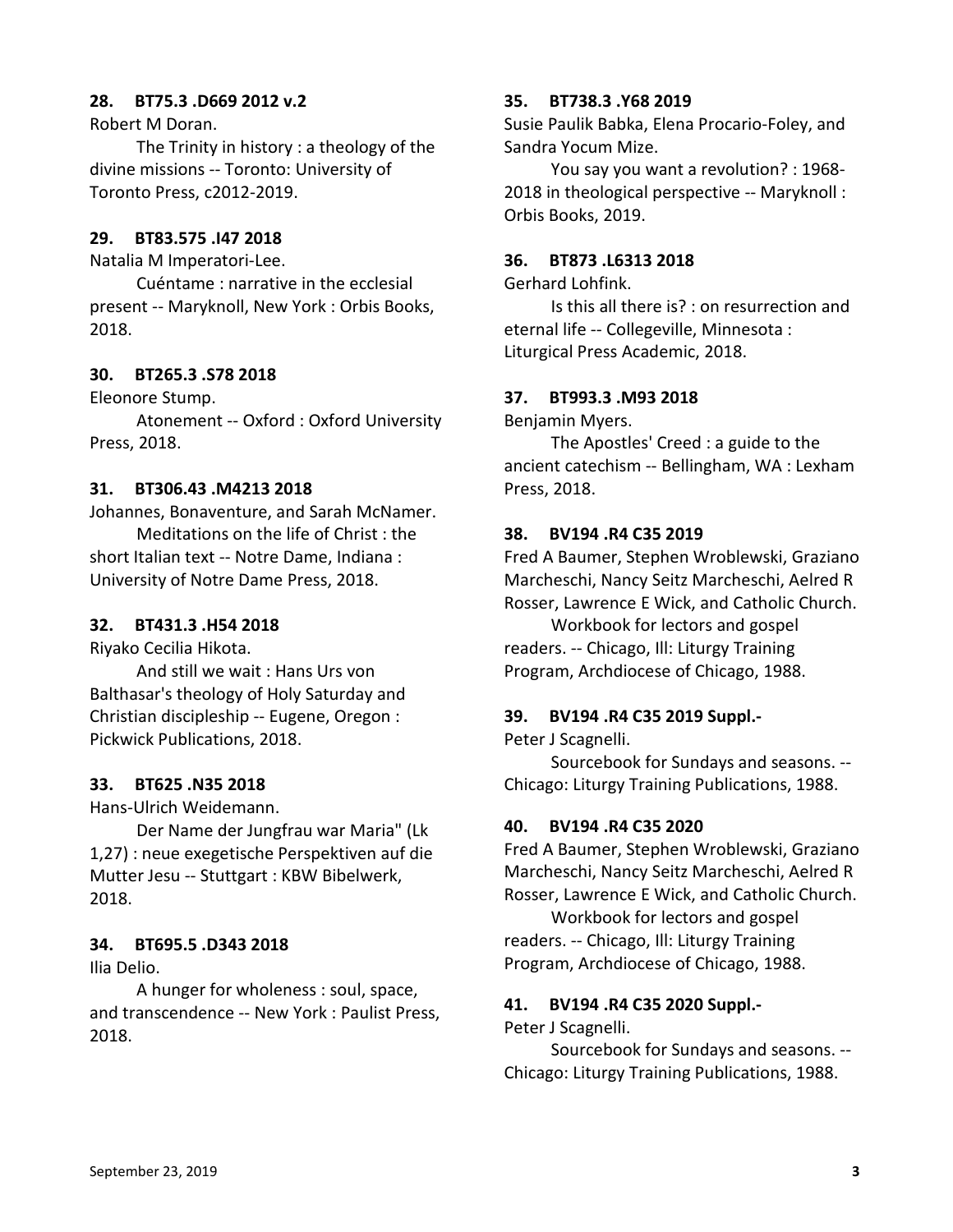#### **42. BV210.3 .S49 2018**

John Shea.

To dare the Our Father : a transformative spiritual practice -- Collegeville, Minnesota : Liturgical Press, 2018.

## **42. BV2063 .W44 2018**

Samuel Wells.

Incarnational mission : being with the world -- Grand Rapids : Eerdmans Publishing Co, 2018.

# **43. BV4211.3 .M57 2018**

F. Russell Mitman.

Preaching adverbially -- Grand Rapids : Eerdmans Publishing Co, 2018.

# **44. BV4408.5 .M46 2018**

Dean K Thompson, and D. Cameron Murchison.

Mentoring : biblical, theological, and practical perspectives -- Grand Rapids, Michigan : William B. Eerdmans Publishing Company, 2018.

# **45. BV4509.5 .K25 2018**

Peter M Kalellis.

Paths to inner peace : living with less stress -- New York : Paulist Press, 2018.

# **46. BV4509.5 .S66 2018**

Klyne Snodgrass.

Who God says you are : a Christian understanding of identity -- Grand Rapids, Michigan : William B. Eerdmans Publishing Company, 2018.

# **47. BV4580 .B97 2018**

William J Byron.

Growing old gratefully -- New York : Paulist Press, 2018.

# **48. BV4630 .L48 2018**

Matthew Levering.

September 23, 2019 **4** Dying and the virtues -- Grand Rapids, Michigan : William B. Eerdmans Publishing Company, 2018.

# **49. BV4647 .S9 R86 2018**

Joyce Rupp.

Boundless compassion : creating a way of life -- Notre Dame, IN : Sorin Books, 2018.

## **50. BV4647 .S9 R863 2018**

Joyce Rupp, and Joyce Rupp.

Prayers of boundless compassion -- Notre Dame, IN : Sorin Books, 2018.

# **51. BV4910 .G38 2018**

William C Gaventa.

Disability and spirituality : recovering wholeness -- Waco, Texas : Baylor University Press, 2018.

# **52. BX935 .M32 2018**

Diana Macalintal.

Your parish is the curriculum : RCIA in the midst of the community -- Collegeville, Minnesota : Liturgical Press, 2018.

# **53. BX1378.3 .P825 v.76**

Istituto Paolo VI.

Notiziario -- Brescia, Italy: Istituto Paolo VI, 197.

# **54. BX1378.3 .P825 v.77**

Istituto Paolo VI.

Notiziario -- Brescia, Italy: Istituto Paolo VI, 197.

# **55. BX1378.7 .F85 2019**

Aristide Fumagalli.

Journeying in love : Pope Francis' moral theology -- Bayswater, VIC : Coventry Press, 2019.

# **56. BX1752 .D34 2018**

Michael J Daley.

What keeps us Catholic? : 40 reasons to feel good about our faith -- New London, CT : Twenty-Third Publications, 2018.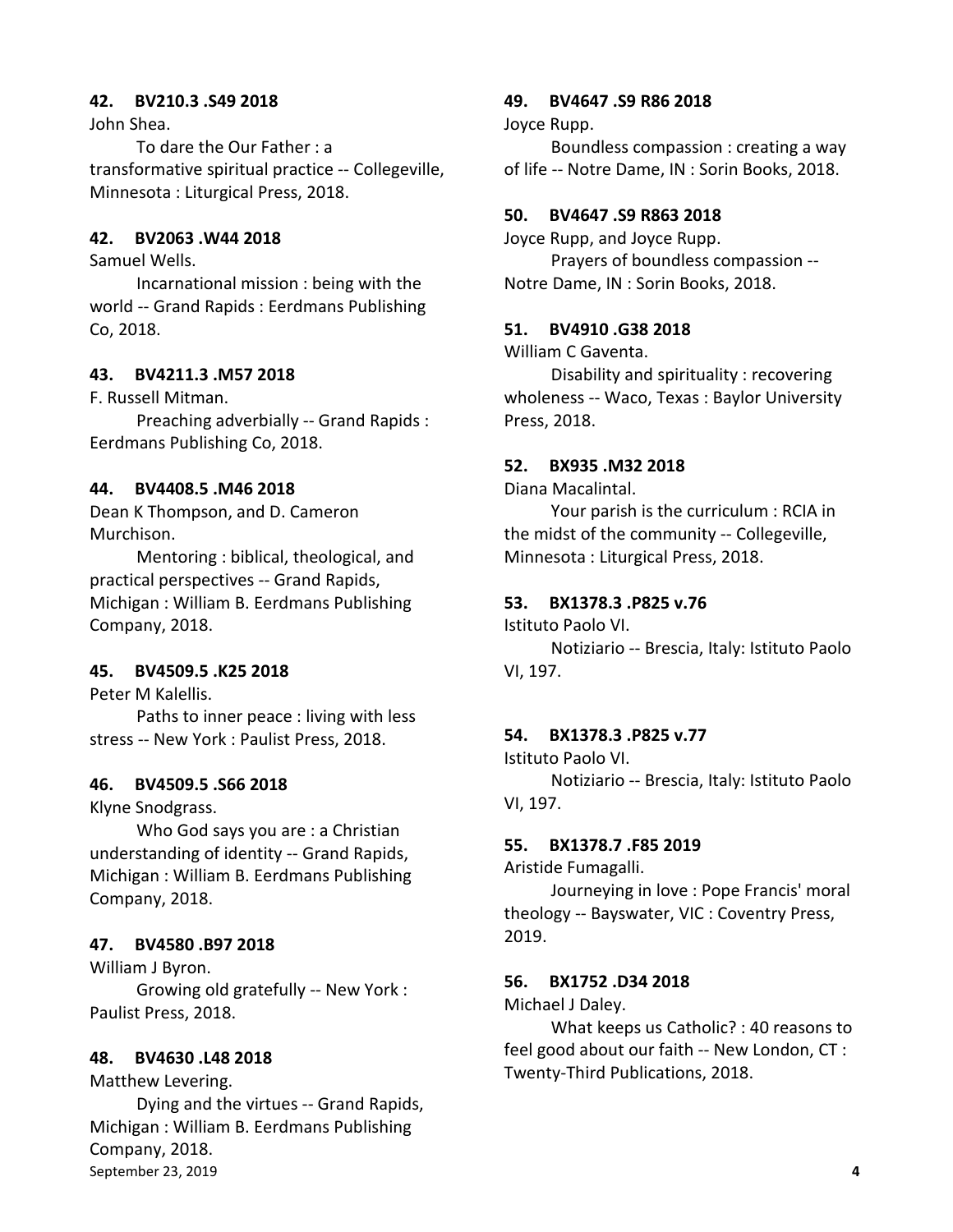## **57. BX1753 .M62 2018**

Kenneth R Himes, Lisa Sowle Cahill, Charles E Curran, David Hollenbach, and Thomas A Shannon.

Modern Catholic social teaching : commentaries and interpretations -- Washington, D.C. : Georgetown University Press, 2018.

#### **58. BX1912 .K34 2018**

Francis D Kelly.

Priests for a new era : a ministry of service and hope -- New London, CT : Twenty-Third Publications, 2018.

#### **59. BX1970 .W67 2019**

Gerard Austin, Sallie Latkovich, and Peter C Phan.

Worship and church : an ecclesial liturgy - essays in honor of Gerard Austin, OP -- New York : Paulist Press, 2019.

#### **60. BX2045 .I553 W329 2018**

Nick Wagner.

Field hospital catechesis : the core content for RCIA formation -- Collegeville, Minnesota : Liturgical Press, 2018.

#### **61. BX2170 .C55 A8 2019**

At home with the word. -- Chicago: Liturgy Training Publications.

#### **62. BX2170 .C55 A8 2020**

At home with the word. -- Chicago: Liturgy Training Publications.

#### **63. BX2347.8 .S8 B32 2018**

James J Bacik.

Pope Francis and campus ministry : a dialogue -- New York : Paulist Press, 2018.

#### **64. BX2350.3 .C534 2018**

Joan Chittister.

We are all one : reflections on unity, community and commitment to each other -- New London, CT : Twenty-Third Publications, 2018.

#### **65. BX2350.3 .S64 2018**

Mary Elizabeth Sperry.

Making room for God : decluttering and the spiritual life -- Notre Dame : Ave Maria Press, 2018.

#### **66. BX2380 .V57 2018**

Tina Beattie, Diana Culbertson, and Catholic Women Speak Network.

Visions and vocations -- Mahwah, New Jersey : Paulist Press, 2018.

#### **67. BX4705 .G61393 G84 2018**

Rhina Guidos.

Rutilio Grande : a table for all -- Collegeville, Minnesota : Liturgical Press, 2018.

#### **68. BX4827 .B3 K383 2018**

George Hunsinger.

Karl Barth, the Jews, and Judaism -- Grand Rapids, Michigan : William B. Eerdmans Publishing Company, 2018.

#### **69. BX9422.3 .B53 2018**

Guillaume Bignon.

Excusing sinners and blaming God : a Calvinist assessment of determinism, moral responsibility, and divine involvement in evil -- Eugene, Oregon : Pickwick Publications, 2018.

#### **70. PJ4567.3 .K44 2018 Suppl.**

Page H Kelley, Terry L Burden, and Timothy G Crawford.

A handbook to Biblical Hebrew : an introductory grammar -- Grand Rapids, Michigan : William B. Eerdmans Publishing Company, 2018.

#### **71. PQ6629 .A7 Z6415 2018**

Denise DuPont.

Whole faith : the Catholic ideal of Emilia Pardo Bazán -- Washington, D.C. : The Catholic University of America Press, 2018.